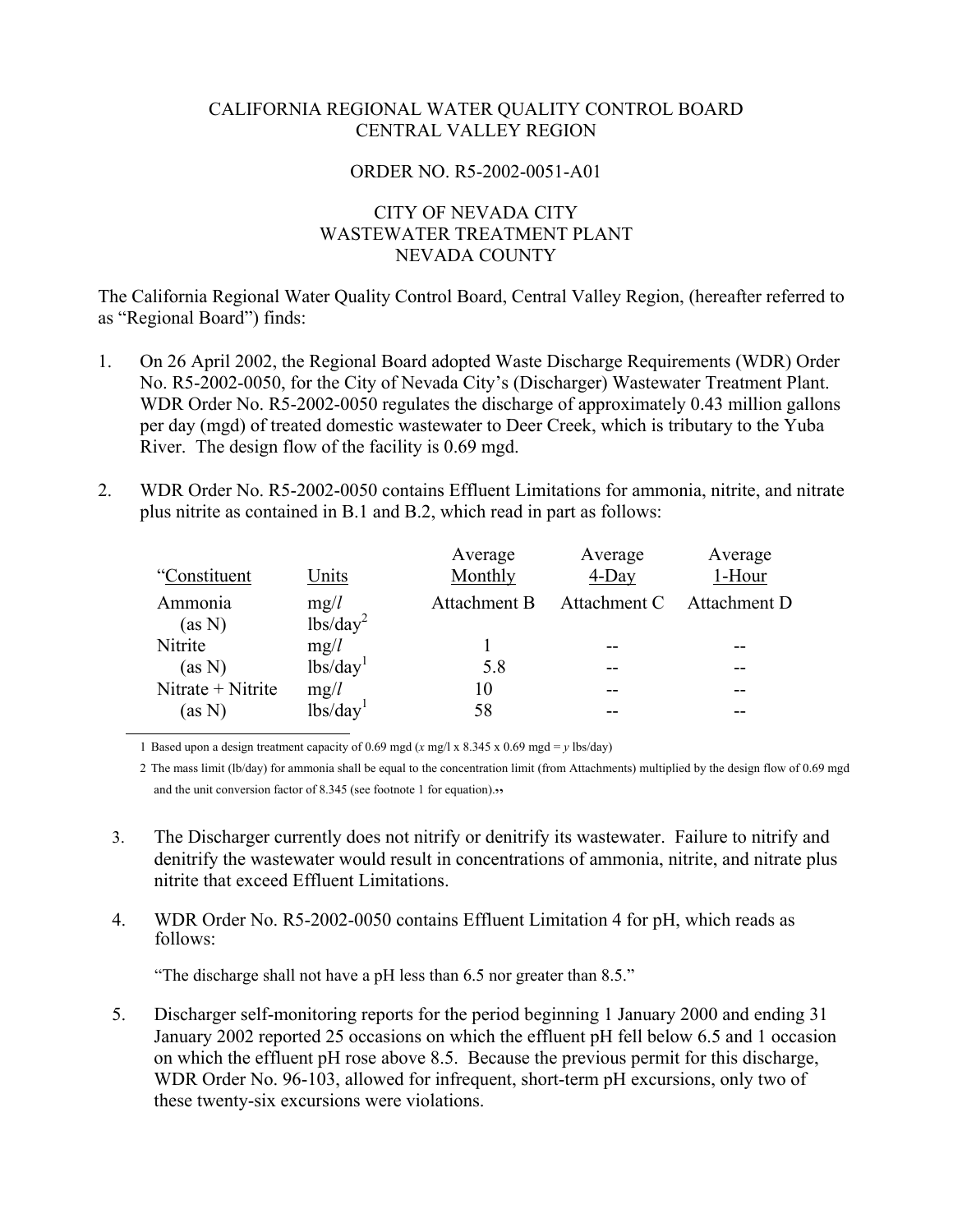- 6. Based on the above findings, this discharge represents a threatened discharge of waste in violation of WDR Order No. R5-2002-0050, Effluent Limitations for ammonia, nitrate plus nitrite, nitrite, and pH.
- 7. In order to consistently comply with the ammonia, nitrate plus nitrite, and nitrite Effluent Limitations, nitrification and denitrification of the wastewater are necessary.
- 8. In order to consistently comply with the pH Effluent Limitation, a modified pH adjustment system may be necessary.
- 9. In accordance with California Water Code (CWC) Section 13385(j)(3), the Regional Board finds that, based upon operational capabilities, the Discharger is not able to consistently comply with the ammonia, nitrate plus nitrite, nitrite, and pH effluent limitations. The ammonia, nitrate plus nitrite, nitrite, and pH limitations are new requirements that become applicable to the permit after the effective date of adoption of the waste discharge requirements, and after 1 July 2000, for which new or modified control measures are necessary in order to comply with the limitation, and the new or modified control measures cannot be designed, installed, and put into operation within 30 calendar days.

Since the time schedules for completion of actions necessary to achieve full compliance exceed one year, interim requirements and dates for their achievement are included in this Order. This time schedule does not exceed five years. Treatment actions can be taken to correct the violations that would otherwise be subject to mandatory penalties under California Water Code section 13385(h) and (i), and the Discharger can take reasonable measures to achieve compliance within five (5) years from the date the waste discharge requirements were required to be reviewed pursuant to Section 13380.

California Water Code Section 13385(j)(3) requires the Discharger to prepare and implement a pollution prevention plan pursuant to Section 13263.3 of the California Water Code. A pollution prevention plan addresses only those constituents that can be effectively reduced by source control measures. Ammonia, nitrate plus nitrite, and nitrite cannot be significantly reduced through source control measures in domestic wastewater. The low alkalinity of the source water for the Nevada City service area results in substantial decreases in the pH of the wastewater as it flows through the treatment processes. It is impracticable and undesirable to significantly reduce pH through source control measures in domestic wastewater. Therefore, this Order does not require a pollution prevention plan.

Compliance with this Order exempts the Discharger from mandatory minimum penalties for violations of effluent ammonia, nitrate plus nitrite, nitrite, and pH limitations only, in accordance with California Water Code Section 13385(j)(3).

10. On 26 April 2002, in Sacramento, California, after due notice to the Discharger and all other affected persons, the Regional Board conducted a public hearing at which evidence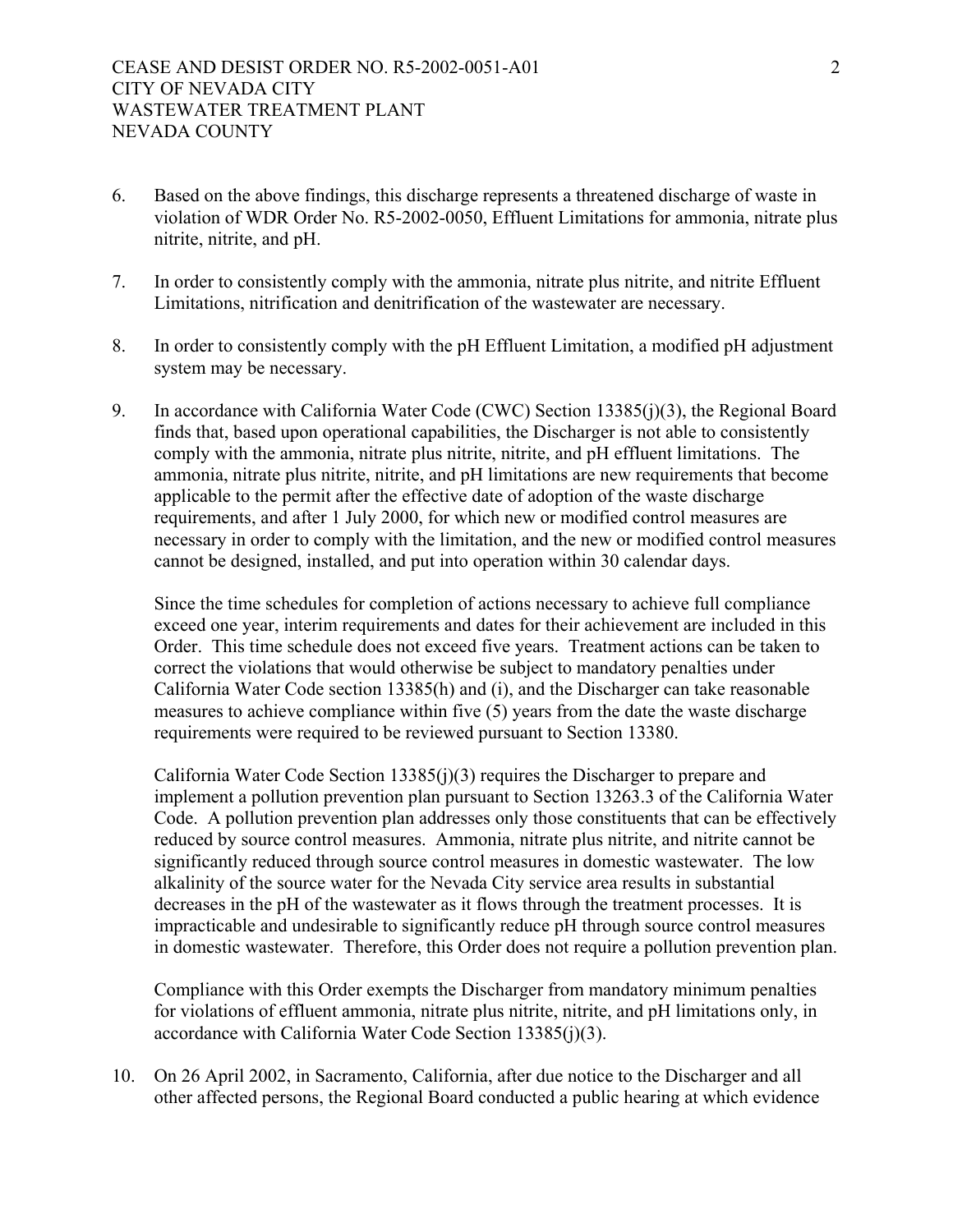was received to consider a Cease and Desist Order to establish a time schedule to achieve compliance with waste discharge requirements. The Regional Board adopted this Order as Cease and Desist Order No. R5-2002-0051.

- 11. The Discharger has expanded the alkalinity feed capacity at the treatment facility, resulting in an improved ability to comply with the new pH limitations. The City also plans to improve lime storage and handling facilities and has identified the need to modify and/or expand the final pH control system. The Discharger has requested an extension of the final effluent pH compliance deadline to 1 October 2003 in order to allow the City to plan and construct the necessary improvements to the pH and alkalinity control systems in conjunction with other upgrades necessitated by the adoption of Order No. R5-2002-0050.
- 12. On 25 April 2003, in Sacramento, California, after due notice to the Discharger and all other affected persons, the Regional Board conducted a public hearing at which evidence was received to consider amending the this Cease and Desist Order to extend the compliance deadline for effluent pH from 15 April 2003 to 1 October 2003.
- 13. Issuance of this Order is exempt from the provisions of the California Environmental Quality Act (Public Resources Code, Section 21000, *et seq*.), in accordance with Section 15321 (a)(2), Title 14, California Code of Regulations.
- 14. Any person adversely affected by this action of the Regional Board may petition the State Water Resources Control Board (State Board) to review the action. The petition must be received by the State Board Office of the Chief Counsel, P.O. Box 100, Sacramento, CA, 95812-0100, within 30 days of the date on which the action was taken. Copies of the law and regulations applicable to filing petitions will be provided on request.

## **IT IS HEREBY ORDERED THAT**:

1. Cease and Desist Order No. R5-2002-0051 is amended as follows:

The compliance date for complying with pH limitations is changed from 15 April 2003 to 1 October 2003.

2. The City of Nevada City shall cease and desist from discharging and threatening to discharge contrary to Waste Discharge Requirements Order No. R5-2002-0050, Effluent Limitations 1, 2, and 4 for ammonia, nitrate plus nitrite, nitrite, and pH.